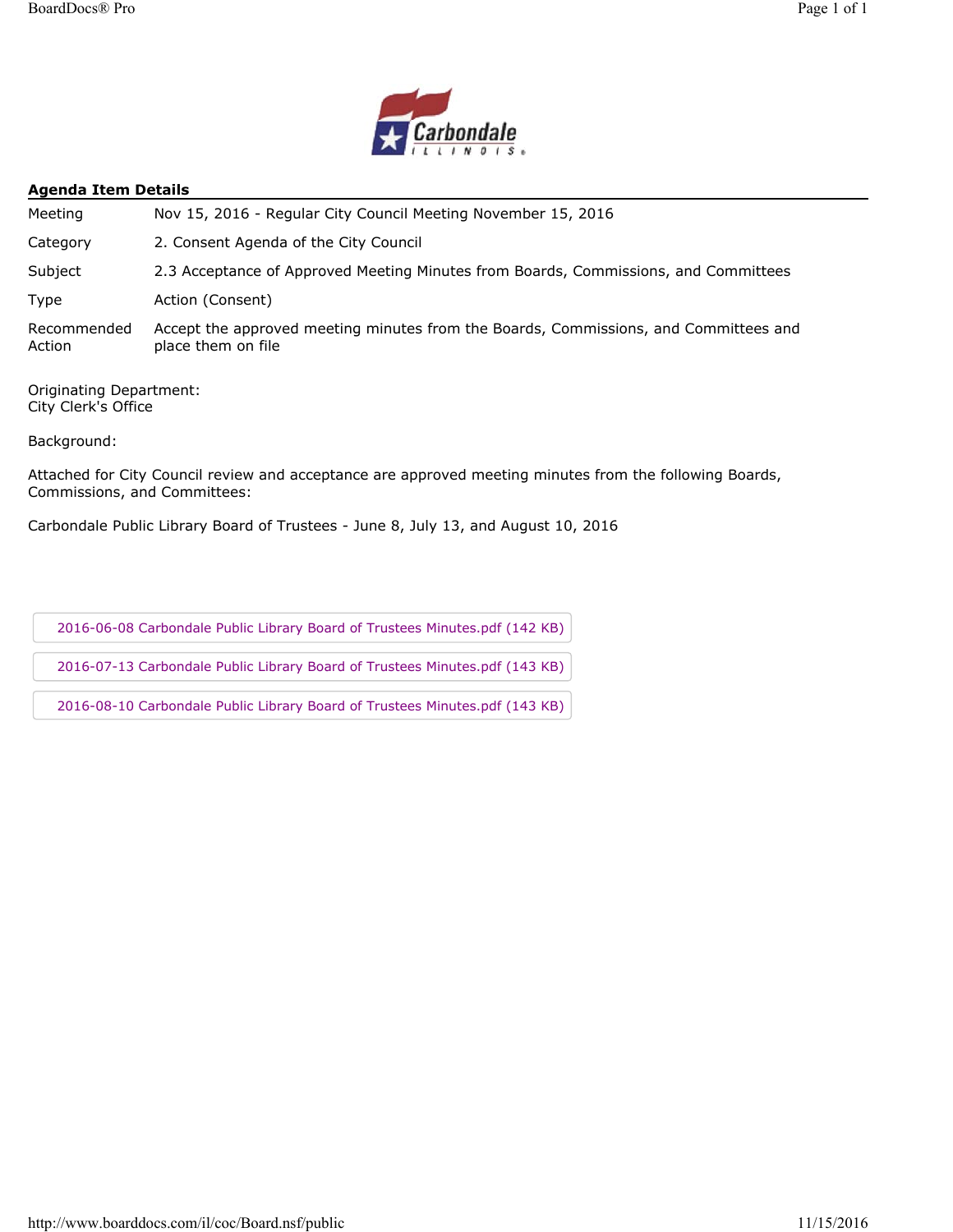### **Carbondale Public Library Board of Trustees**

Wednesday, June 8, 2016 Meeting Room 4:30 p.m. 405 West Main St.

#### **MINUTES**

#### **Call to order.**

Called to order at 4:33 p.m.

### **Roll call.**

Introductions, audience and visitors. Visitors are asked to introduce themselves at this time and present any issues they wish to discuss. Visitors wishing to address specific agenda items will be granted two to five minutes at the discretion of the President, not to exceed a total of twenty minutes. The Library Board may cut short any comments that are irrelevant, repetitious, or disruptive. (Id. at 1425-26).

### **Present.**

Philip Brown, President Joyce Hayes, Secretary (1) Roland Person (1) Harriet Simon Sharifa Stewart Susan Tulis

#### **Absent.**

Barbara Levine, Vice President (1) Don Prosser, Treasurer (2) Julian Pei (1)

The number following the Trustee's name indicates the number of absences this fiscal year.

## **Staff present.**

Diana Brawley Sussman, Library Director Gwen Hall Grosshenrich, Finance Manager

**Visitors present.**

None.

#### **President's report.**

1. Election of Trustee officers (President and Vice President) to begin service July, 2016. Harriet Simon moved to re-elect Philip Brown as President and Barbara Levine as Vice President. Susan Tulis seconded. MOTION passed unanimously.

#### **Secretary's report.**

1. Approval of the May 11, 2016 minutes. Roland Person moved to approve the minutes. Susan Tulis seconded. MOTION passed unanimously.

#### **Correspondence and communications.** None.

#### **Financial report.**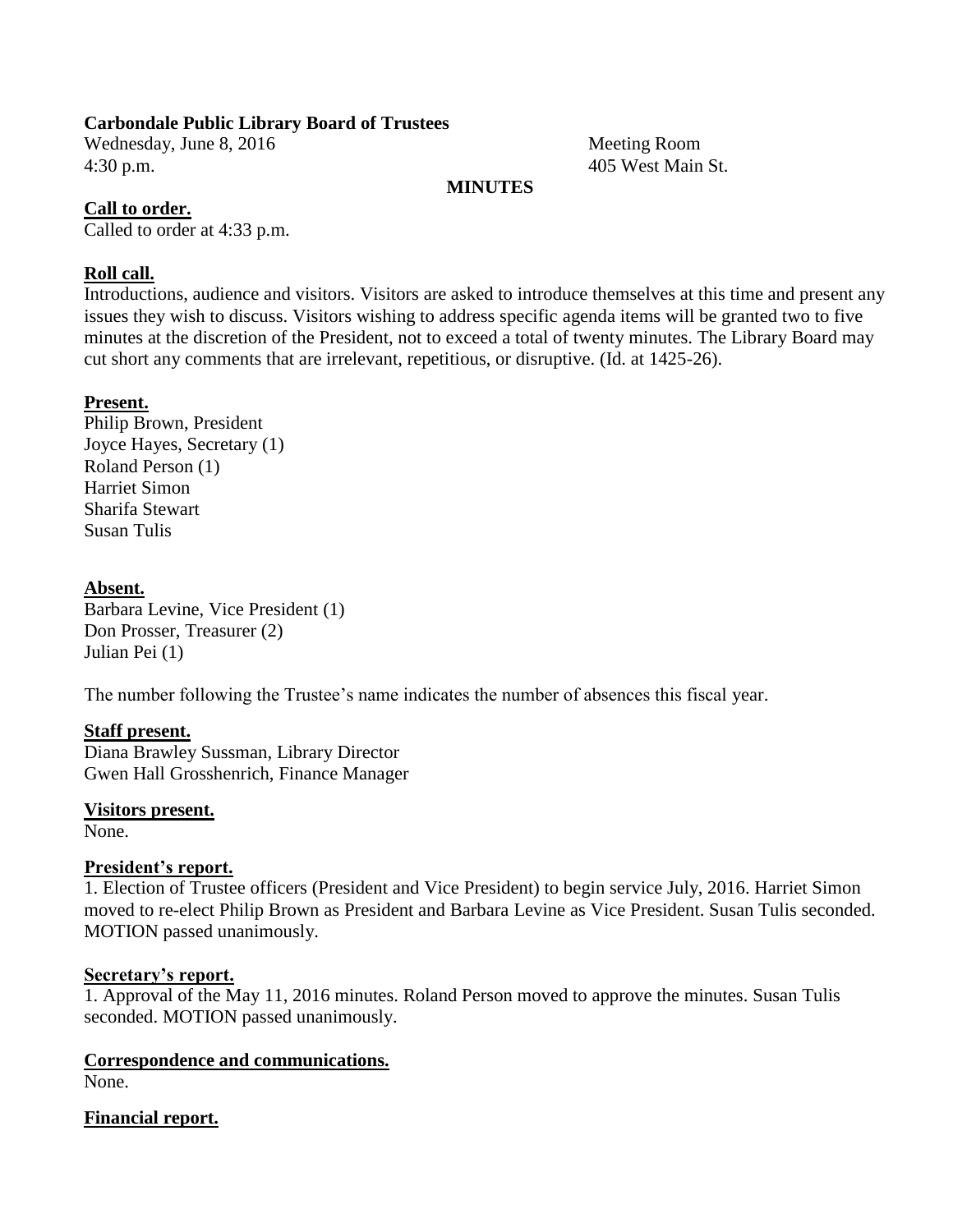1. Approval of bills payable up to and including bills due June 16, 2016 to July 15, 2016. Discussed bills, particularly meeting room repair expenses. Roland Person moved to pay bills. Susan Tulis seconded. MOTION passed unanimously.

2. Acceptance of the financial report for May 2016.

Gwen Hall Grosshenrich reported that the library has received a little bit of replacement tax revenue. Susan Tulis moved to accept the financial report. Harriet Simon seconded. MOTION passed unanimously.

## **Librarian's report.**

1. Building and grounds maintenance and construction. The Director presented options for managing the deteriorating south wall of the Brush annex building, a prospective building expansion analysis, the results of a building expansion survey answered by ten Illinois libraries, and financial considerations for current and future construction. After much discussion, Roland Person made a motion to select option 1 for the south wall of the Brush building (EIFS infill with windows). Sharifa Stewart seconded. MOTION passed unanimously.

2. Illinois Public Library Annual Report (IPLAR). The report is in progress.

3. Other. The Director informed the board of several internal staffing changes.

**Committee reports.**

None.

**Unfinished business.**

None.

## **New business.**

1. Vote to appoint FOIA/OMA officer(s). Roland Person moved to continue with current officers for FOIA (Diana Brawley Sussman and Gwen Hall Grosshenrich) and OMA (Diana Brawley Sussman). Joyce Hayes seconded. MOTION passed unanimously.

2. Review minutes from closed sessions. Philip Brown moved that the closed session minutes remain closed. Harriet Simon seconded. MOTION passed unanimously.

3. Adopt prevailing wage ordinance. Roland Person moved to adopt the prevailing wage ordinance. Joyce Hayes seconded. MOTION passed with 6 ayes, 0 nays, 3 absent.

4. DCI Biologicals Carbondale, LLC (\$50 per month per space for parking spaces). Discussion leaned toward receiving at least \$50 per space with no guaranteed specific spaces. The only guarantee would be that they won't get towed. Roland Person moved to authorize the director to negotiate on parking. Susan Tulis seconded. MOTION passed unanimously.

# **Other.**

None.

# **Adjournment.**

Adjourned at 5:43 p.m.

Next Board Meetings for 2016 (all in Public Library meeting room, 4:30 p.m., second Wednesday of each month): July 13; August 10; September 14; October 12; November 9; December 14.

# **Respectfully submitted:**

Joyce Hayes, Secretary **Prepared by:** Diana Brawley Sussman, Library Director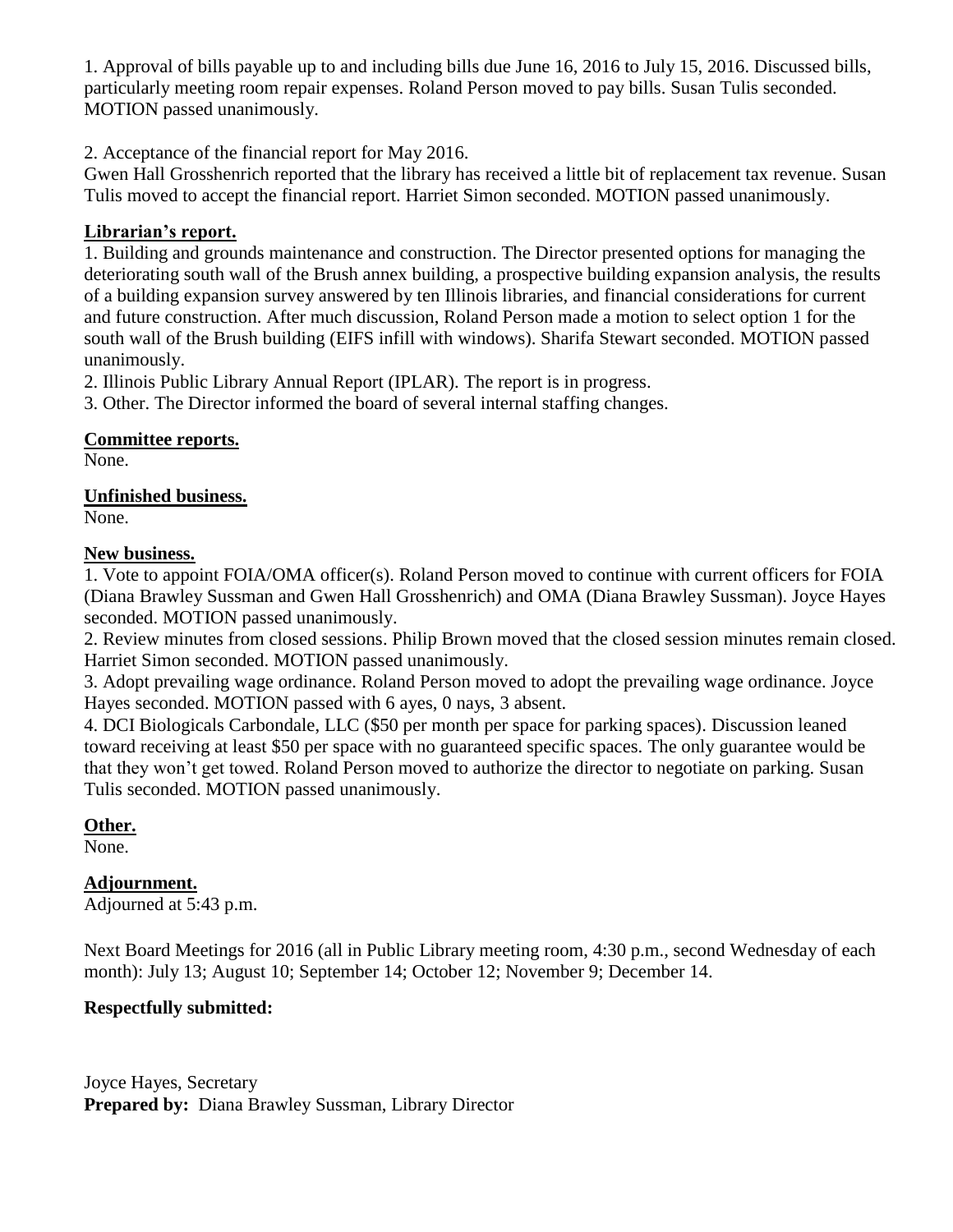### **Carbondale Public Library Board of Trustees**

Wednesday, July 13, 2016 Meeting Room 4:30 p.m. 405 West Main St.

### **MINUTES**

### **Call to order.**

Called to order at 4:30 p.m.

### **Roll call.**

Introductions, audience and visitors. Visitors are asked to introduce themselves at this time and present any issues they wish to discuss. Visitors wishing to address specific agenda items will be granted two to five minutes at the discretion of the President, not to exceed a total of twenty minutes. The Library Board may cut short any comments that are irrelevant, repetitious, or disruptive. (Id. at 1425-26).

### **Present.**

Philip Brown, President Barbara Levine, Vice President (1) Joyce Hayes, Secretary (1) Don Prosser, Treasurer (2) Julian Pei (1) Roland Person (1) Harriet Simon Susan Tulis

## **Absent.**

Sharifa Stewart (1)

The number following the Trustee's name indicates the number of absences this fiscal year.

#### **Staff present.**

Diana Brawley Sussman, Library Director Gwen Hall Grosshenrich, Finance Manager

## **Visitors present.**

None.

#### **President's report.** None.

#### **Secretary's report.**

1. Approval of the June 8, 2016 minutes. Roland Person moved to approve minutes. Susan Tulis seconded. MOTION passed unanimously with the correction of one typo.

2. Approval of the June 22, 2016 special board meeting minutes. Harriet Simon moved to approve minutes. Joyce Hayes seconded. MOTION passed unanimously.

## **Correspondence and communications.**

None.

#### **Financial report.**

1. Approval of bills payable up to and including bills due July 16, 2016 to August 15, 2016. Bills included \$11,000 for meeting room repair, our  $1<sup>st</sup>$  insurance payment of the fiscal year, a minor roof repair and other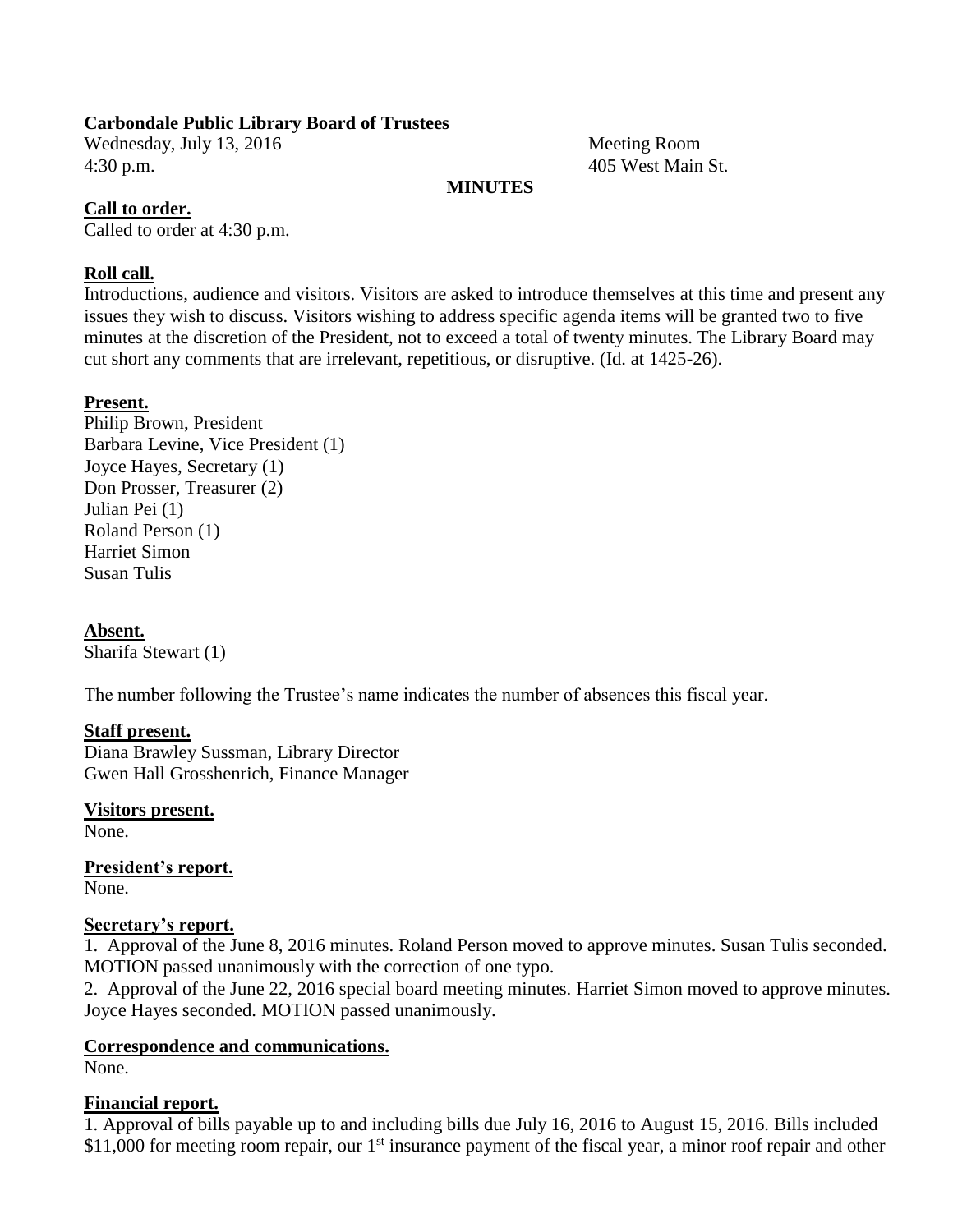standard expenses. Barbara Levine moved to pay the bills. Susan Tulis seconded. MOTION passed unanimously.

2. Acceptance of the financial report for June 2016. We received our per capita grant, which had an expected reduction. We appreciate that it came in a timely manner. Don Prosser moved to accept the financial report. Philip Brown seconded. MOTION passed unanimously.

### **Librarian's report.**

1. Building and grounds maintenance and construction.

a. South wall of the Brush building: Preliminary work is underway, including environmental testing and architectural measurements.

b. Other: We are having trees trimmed around buildings where they touch the roof or overhang the HVAC system. We had masonry inspected and need our capstones re-laid correctly.

2. Illinois Public Library Annual Report (IPLAR). Reviewed. The Director would like to increase the number of library card holders with a marketing campaign.

3. Other. We are doing a trial of PrinterOn, which allows patrons to print from their own devices to the library's printer. We will probably purchase this subscription. It is easy to use, affordable, and fulfills a recommendation from the Edge Assessment (thus partly fulfilling a Per Capita Grant requirement). The staff also saw a demonstration of a scanning/faxing self-service station, which was really nice, but expensive.

Philip Brown received a document from Jane Adams regarding "further conversations on violent crime." The board briefly discussed the summary of suggestions from community forums, as it relates to the library. Education is a large part of the solution. Our programming makes the library a destination for civil discourse and we can reach out to the community in non-polarizing ways. Philip Brown will send the document to the Director for distribution to the board so that it can be discussed further.

## **Committee reports.**

None.

**Unfinished business.** None.

## **New business.**

None.

## **Other.**

Harriet Simon reported that the Friends' book sale banner is hanging over Main Street. The sale is this weekend.

## **Adjournment.**

Adjourned at 5:15 p.m.

Next Board Meetings for 2016 (all in Public Library meeting room, 4:30 p.m., second Wednesday of each month): August 10; September 14; October 12; November 9; December 14.

#### **Respectfully submitted:**

Joyce Hayes, Secretary **Prepared by:** Diana Brawley Sussman, Library Director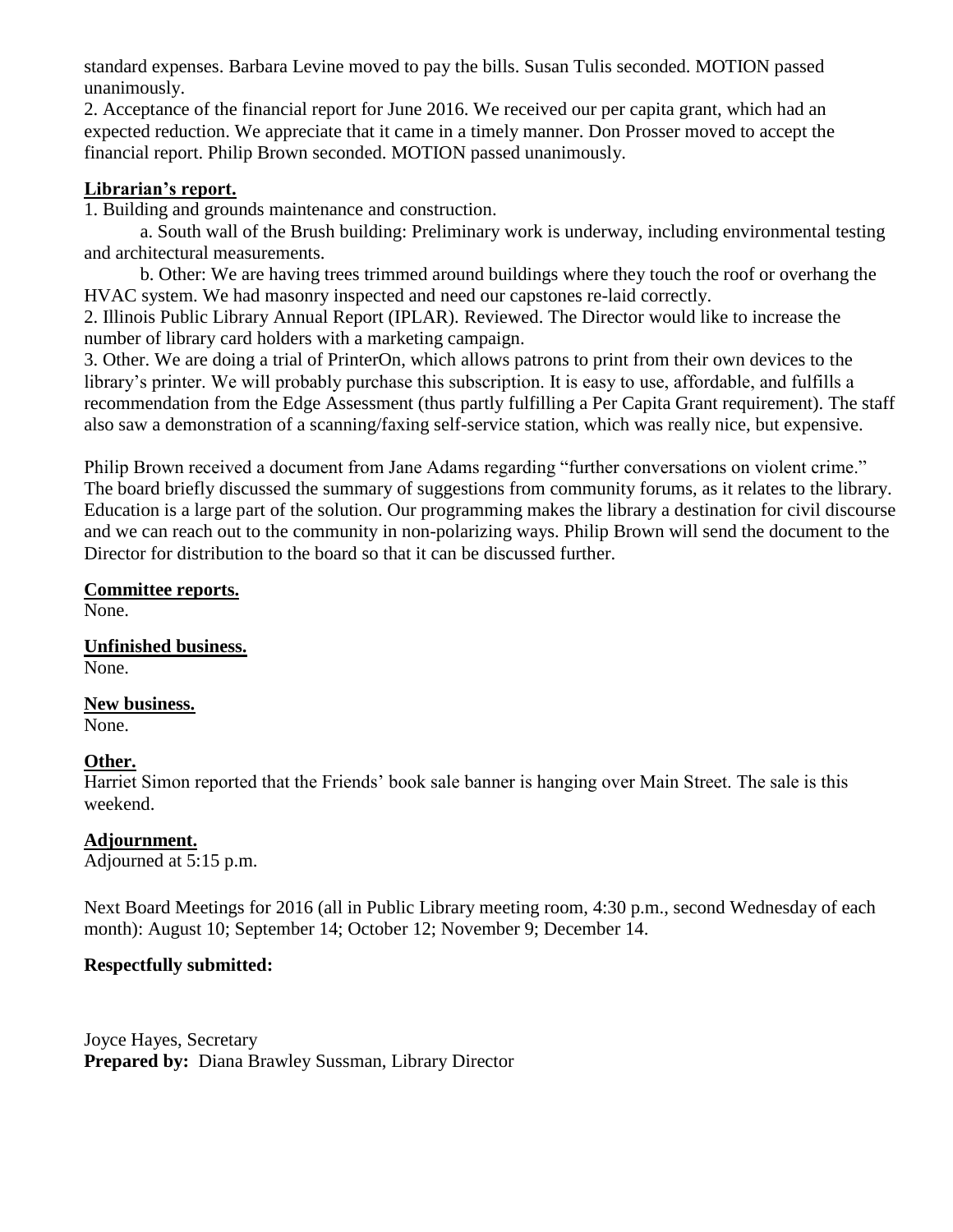#### **Carbondale Public Library Board of Trustees**

Wednesday, August 10, 2016 Meeting Room 4:30 p.m. 405 West Main St.

### **MINUTES**

#### **Call to order.**

Called to order at 4:32 p.m.

### **Roll call.**

Introductions, audience and visitors. Visitors are asked to introduce themselves at this time and present any issues they wish to discuss. Visitors wishing to address specific agenda items will be granted two to five minutes at the discretion of the President, not to exceed a total of twenty minutes. The Library Board may cut short any comments that are irrelevant, repetitious, or disruptive. (Id. at 1425-26).

### **Present.**

Barbara Levine, Vice President (1) Julian Pei (1) Roland Person (1) Harriet Simon Sharifa Stewart (1) Susan Tulis

### **Absent.**

Philip Brown, President (1) Joyce Hayes, Secretary (2) Don Prosser, Treasurer (3) The number following the Trustee's name indicates the number of absences this fiscal year.

#### **Staff present.**

Diana Brawley Sussman, Library Director Gwen Hall Grosshenrich, Finance Manager

#### **Visitors present.**

None.

**President's report.** None.

#### **Secretary's report.**

1. Approval of the July 13, 2016 minutes. Minutes: add word "in" Susan Tulis motioned to approve minutes with the correction of one typo. Roland Person seconded. MOTION passed unanimously.

#### **Correspondence and communications.**

None.

#### **Financial report.**

1. Approval of bills payable up to and including bills due August 16, 2016 to September 15, 2016. Gwen Hall Grosshenrich reported that there are mostly standard bills this month. We added a subscription to PrinterOn so that patrons can print from their own laptops and devices. Roland Person moved to pay the bills. Susan Tulis seconded. MOTION passed unanimously.